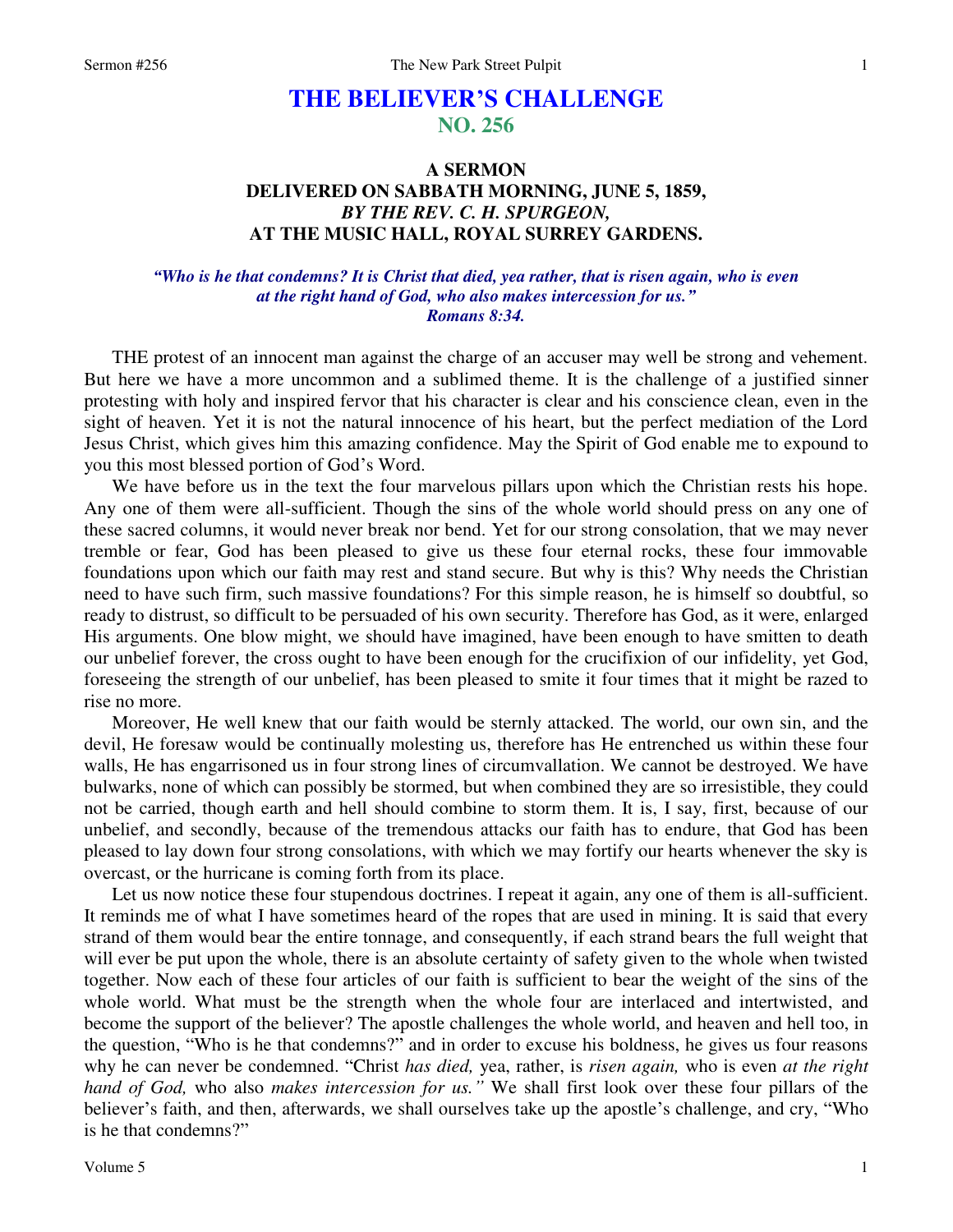**I.** The first reason why the Christian never can be condemned is because CHRIST HAS DIED.

We believe that in the death of Christ there was a full penalty paid to divine justice for all the sins which the believer can possibly commit. We teach every Sabbath day, that the whole shower of divine wrath was poured upon Christ's head, that the black cloud of vengeance emptied out itself upon the cross, and that there is not left in the book of God a single sin against a believer, nor can there possibly be even a particle of punishment ever exacted at the hand of the man that believes in Jesus, for this reason—that Jesus has been punished to the full. In full tale has every sin received sentence in His death. He has suffered, the just for the unjust, to bring us to God. And now, if you and I are enabled this morning to go beneath the bloody tree of Calvary, and shelter ourselves there, how safe we are!

Ah! we may look around and defy all our sins to destroy us. This shall be an all-sufficient argument to shut their clamorous mouths, "Christ has died." Here comes one, and he cries, "You have been a blasphemer." Yes, but Christ died a blasphemer's death, and He died for blasphemers. "But you have stained yourself with lust." Yes, but Christ died for the lascivious. The blood of Jesus Christ, God's own Son, cleanses us from all sin, so away foul fiend, that also has received its due. "But you have long resisted grace, and long stood out against the warnings of God." Yes, but "Jesus died," and say what you will, O conscience, remind me of what you will, lo this shall be my sure reply—"Jesus died." Standing at the foot of the cross, and beholding the Redeemer in His expiring agony, the Christian may indeed gather courage.

When I think of my sin, it seems impossible that any atonement should ever be adequate, but when I think of Christ's death it seems impossible, that any sin could ever be great enough to need such an atonement as that. There is in the death of Christ enough and more than enough. There is not only a sea in which to drown our sins, but the very tops of the mountains of our guilt are covered. Forty cubits upwards has this red sea prevailed. There is not only enough to put our sins to death, but enough to bury them and hide them out of sight. I say it boldly and without a figure—the eternal arm of God now nerved with strength, now released from the bondage in which justice held it, is able to save unto the uttermost them who come unto God by Christ.

This was my subject last Sabbath day, therefore I take it I shall be fully justified in leaving the first point—that *Christ has died,* while I pass on to the other three. You will bear in mind that I discussed the doctrine of the satisfaction of Christ's atonement by His death, in the sermon of last Sunday morning. I come, therefore, to notice the second argument. Our first reason for knowing that we cannot be condemned is because Christ has died for us.

**II.** The second reason a believer has, is—that CHRIST HAS RISEN AGAIN.

You will observe that the apostle has here prefixed the words, "yea rather!" Do you see the force of this expression? As much as to say, it is a powerful argument for our salvation, that Christ died, but it is a still more cogent proof that every believer shall be saved, that Christ rose again from the dead. This does not often strike us. We generally receive more comfort at the cross than we do at the empty sepulcher. And yet this is just through our ignorance and through the blindness of our eyes, for verily to the enlightened believer there is more consolation in Jesus arising from the tomb, than there is in Jesus nailed to the cross. "Yea rather," said the apostle, as if he would have it, that this is a still more powerful argument.

Now what had the resurrection of Christ from the dead to do with the justification of a believer? I take it thus, Christ by His death paid His Father the full price of what we owed to Him. God did as it were hold a bond against us which we could not pay. The alternative of this bond, if not paid, was, that we should be sold forever under sin, and should endure the penalty of our transgressions in unquenchable fire. Now Jesus by His death paid all the debt, to the utmost farthing that was due from us to God Christ did pay by His death. Still the bond was not cancelled until the day when Christ rose from the dead, then did His Father, as it were, rend the bond in halves, and blot it out, so that thenceforward it ceases to have effect. It is true that death was the payment of the debt, but resurrection was the public acknowledgment that the debt was paid. "Now," says Paul, "yea rather, He is risen from the dead."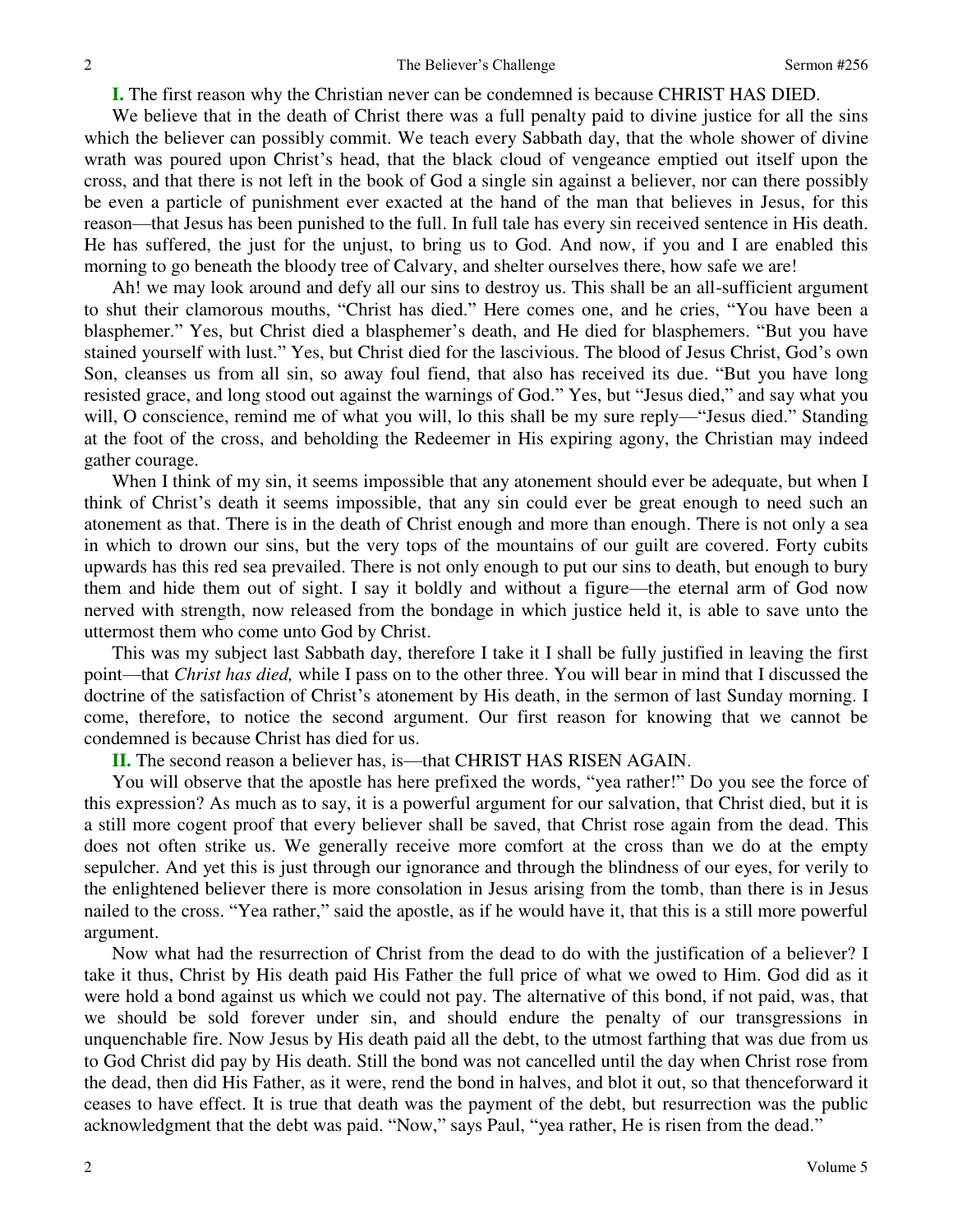O Christian, you cannot be condemned, for Christ has paid the debt. Look at His gore, as it distils from His body in Gethsemane and on the accursed tree. But rather, lest there should be a shadow of a doubt, that you cannot be condemned, your debts are cancelled. Here is the full receipt, the resurrection has rent the bond in two. And now at God's right hand there is not left a record of your sin, for when our Lord Jesus Christ quit the tomb, He left your sin buried in it—once for all cast away—never to be recovered.

To use another figure—Christ's death was as it were the digging out of the gold of grace out of the deep mines of Jesus' sufferings. Christ coined, so to speak, the gold which should be the redemption of His children, but the resurrection was the minting of that gold, it stamped it with the Father's impress, as the current coin of the realm of heaven. The gold itself was fused in the atoning sacrifice, but the minting of it, making it into that which should be the current coin of the merchant, was the resurrection of Christ. Then did His Father stamp the atonement with His own image and His own superscription. On the cross I see Jesus dying for my sins as an expiating sacrifice, but in the resurrection I see God acknowledging the death of Christ, and accepting what He has done for my indisputable justification. I see Him putting His own imprimatur thereupon, stamping it with His own signet, dignifying it with His own seal, and again I cry, "Yea rather, who is risen from the dead"—who then can condemn the believer?

To put Christ's resurrection yet in another aspect, His death was the digging of the well of salvation. Stern was the labor, toilsome was the work, He dug on, and on, and on, through rocks of suffering, into the deepest caverns of misery, but the resurrection was the springing up of the water. Christ dug the well to its very bottom, but not a drop sprung up, still was the world dry and thirsty, till on the morning of the resurrection a voice was heard, "Spring up O well," and forth came Christ Himself from the grave, and with Him came the resurrection and the life, pardon and peace for all souls sprang up from the deep well of His misery.

Oh! when I can find enough for my faith to be satisfied with even in the digging of the well, what shall be my satisfaction when I see it overflowing its brim, and springing up with life everlasting? Surely the apostle was right when he said, "Yea rather, who has risen from the dead." And yet another picture. Christ was in His death the hostage of the people of God. He was the representative of all the elect. When Christ was bound to the tree, I see my own sins bound there, when He died every believer virtually died in Him, when He was buried we were buried in Him, and when He was in the tomb, He was, as it were, God's hostage for all His church, for all that ever should believe on Him.

Now, as long as He was in prison, although there might be ground of hope, it was but as light sown for the righteous, but when the hostage came out, behold the first fruit of the harvest! When God said, "Let My Anointed go free, I am satisfied and content in Him," then every elect vessel went free in Him, then every child of God was released from durance vile no more to die, not to know bondage or fetter forever. I do see ground for hope when Christ is bound, for He is bound for me, I do see reason for rejoicing when He dies, for He dies for me, and in my room and stead, I do see a theme for solid satisfaction in His burial, for He is buried for me, but when He comes out of the grave, having swallowed up death in victory, my hope bursts into joyous song. He lives, and because He lives I shall live also. He is delivered and I am delivered too. Death has no more dominion over Him and no more dominion over me, His deliverance is mine, His freedom mine forever.

Again, I repeat it, the believer should take strong draughts of consolation here. Christ is risen from the dead, how can we be condemned? There are even stronger arguments for the non-condemnation of the believer in the resurrection of Christ than in His precious death and burial. I think I have shown this, only may God give us grace to rest upon this precious—"Yea, rather, who is risen from the dead."

**III.** The next clause of the sentence reads thus, "WHO IS EVEN AT THE RIGHT HAND OF GOD."

Is there not any word of special commendation to this? You will remember the last one had, "Yea, rather." Is there nothing to commend this? Well, if not in this text, there is in another. If, at your leisure,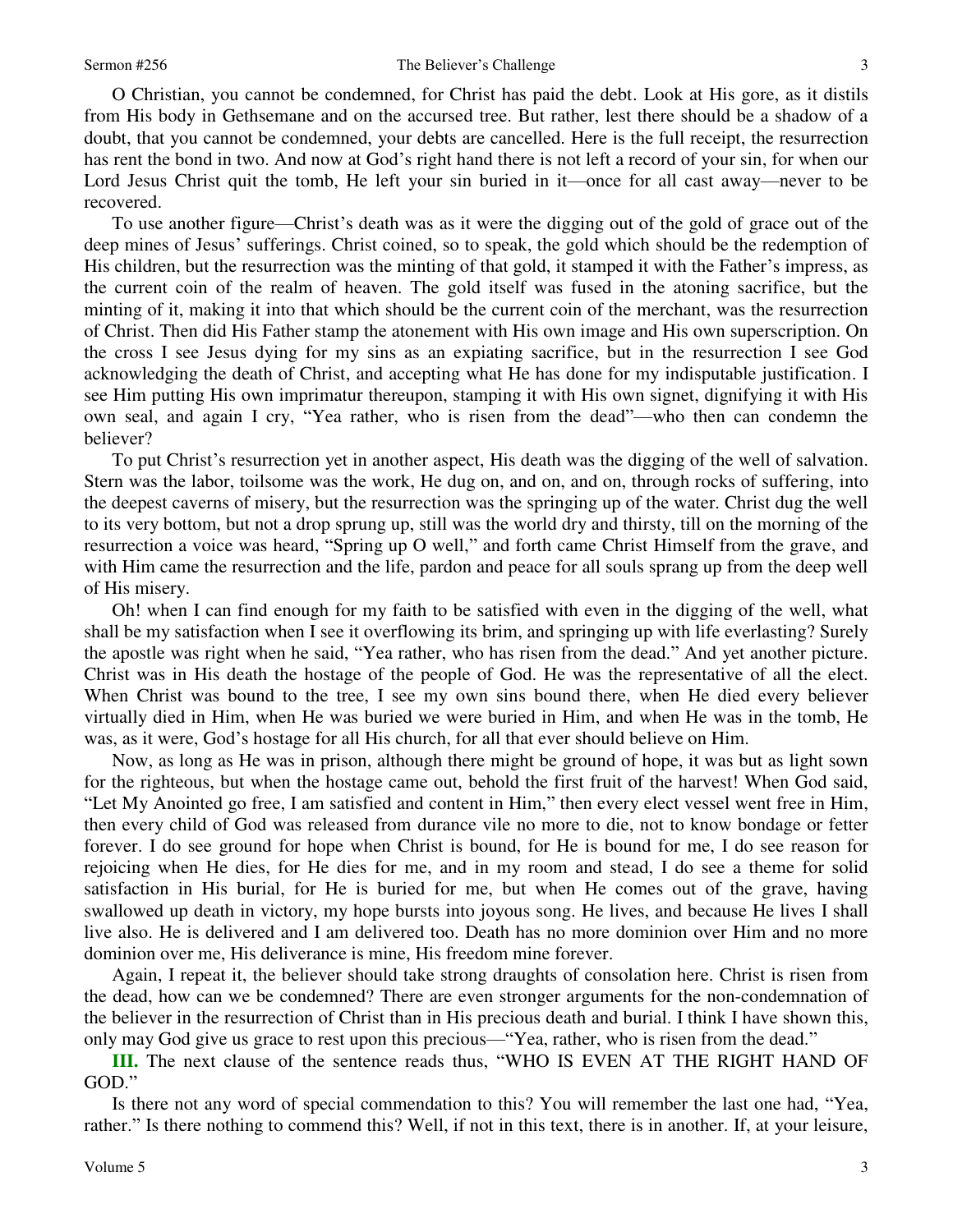you read through the fifth chapter of this epistle to the Romans, you will there very readily discover that the apostle proves, that if Christ's death be an argument for our salvation, His life is a still greater one. He says in the tenth verse of that chapter, "If, when we were enemies, we were reconciled to God by the death of His Son, *much more"*—that's the word I wanted—*"much more* we shall be saved by His life." We may look, then, at this third clause as having a "much more" before it, comparing Scripture with Scripture. We cannot be condemned for "Christ has died. Yea rather, is risen again *(much more),* is even at the right hand of God." Here is an argument which has much more power, much more strength, much more force than even Christ's death. Sometimes I have thought that impossible.

Last Lord's day, I thought by God's good help I was enabled to persuade some of you that the death of Christ was an argument too potent to ever be denied—an argument for the salvation of all for whom He died. Much more, let me now tell you, is His life, much more the fact that He lives, and is at the right hand of the Father.

Now I must call your attention to this clause, remarking that in other passages of God's Word, Christ is said to have sat down *forever* at the right hand of God. Do observe with care the fact that He is always described in heaven as sitting down. This seems to me to be one material argument for the salvation of the believer—Christ *sits* in heaven. Now, He never would sit if the work were not fully done. Jesus, when He was on earth, had a baptism to be baptized with, and how was He straitened until it was accomplished! He had not time so much as to eat bread, full often, so eager was He to accomplish all His work. And I do not, I cannot imagine that He would be sitting down in heaven in the posture of ease, unless He had accomplished all—unless, "It is finished!" were to be understood in its broadest and most unlimited sense.

There is one thing I have noticed, in looking over the old Levitical law, under the description of the tabernacle. There were no seats whatever provided for the priests. Every priest stands daily ministering and offering sacrifice for sin. They never had any seats to sit on. There was a table for the shew-bread, an altar, and a bronze laver, yet there was no seat. No priest sat down, he must always stand, for there was always work to be accomplished, always something to be done. But the great high priest of our profession, Jesus, the Son of God, has taken His seat at the right hand of the majesty on high. Why is this? Because, now the sacrifice is complete forever, and the priest has made a full end of His solemn service.

What would the Jew have thought if it had been possible for a seat to have been introduced into the sanctuary, and for the high priest to sit down? Why, the Jew would then have been compelled to believe that it was all over, the dispensation was ended, for a sitting priest would be the end of all. And now we may rest assured, since we can see a sitting Christ in heaven, that the whole atonement is finished, the work is over, He has made an end of sin. I do consider that in this there is an argument why no believer ever can perish. If he could, if there were yet a chance of risk, Christ would not be sitting down, if the work were not so fully done, that every redeemed one should at last be received into heaven, He would never rest, nor hold His peace.

Turning, however, more strictly to the words of the text, "Who is even at the right hand of God" what means this? It means, first of all, that Christ is now in the honorable position of an accepted one. The right hand of God is the *place of majesty, and the place of favor too*. Now, Christ is His people's representative. When He died for them they had rest, when He rose again for them, they had liberty, when He was received into his Father's favor, yet again, and sat at His own right hand, then had they favor, and honor, and dignity. Do you not remember that the two sons of Zebedee asked to sit, one on the right hand and the other on the left? Little did they know that they had already what they asked for for all the church is now at the right hand of the Father, all the church is now raised up together, and made to sit together in heavenly places in Christ Jesus.

The raising and elevation of Christ to that throne of dignity and favor, is the elevation, the acceptance, the enshrinement, the glorifying of all His people, for He is their common head, and stands

4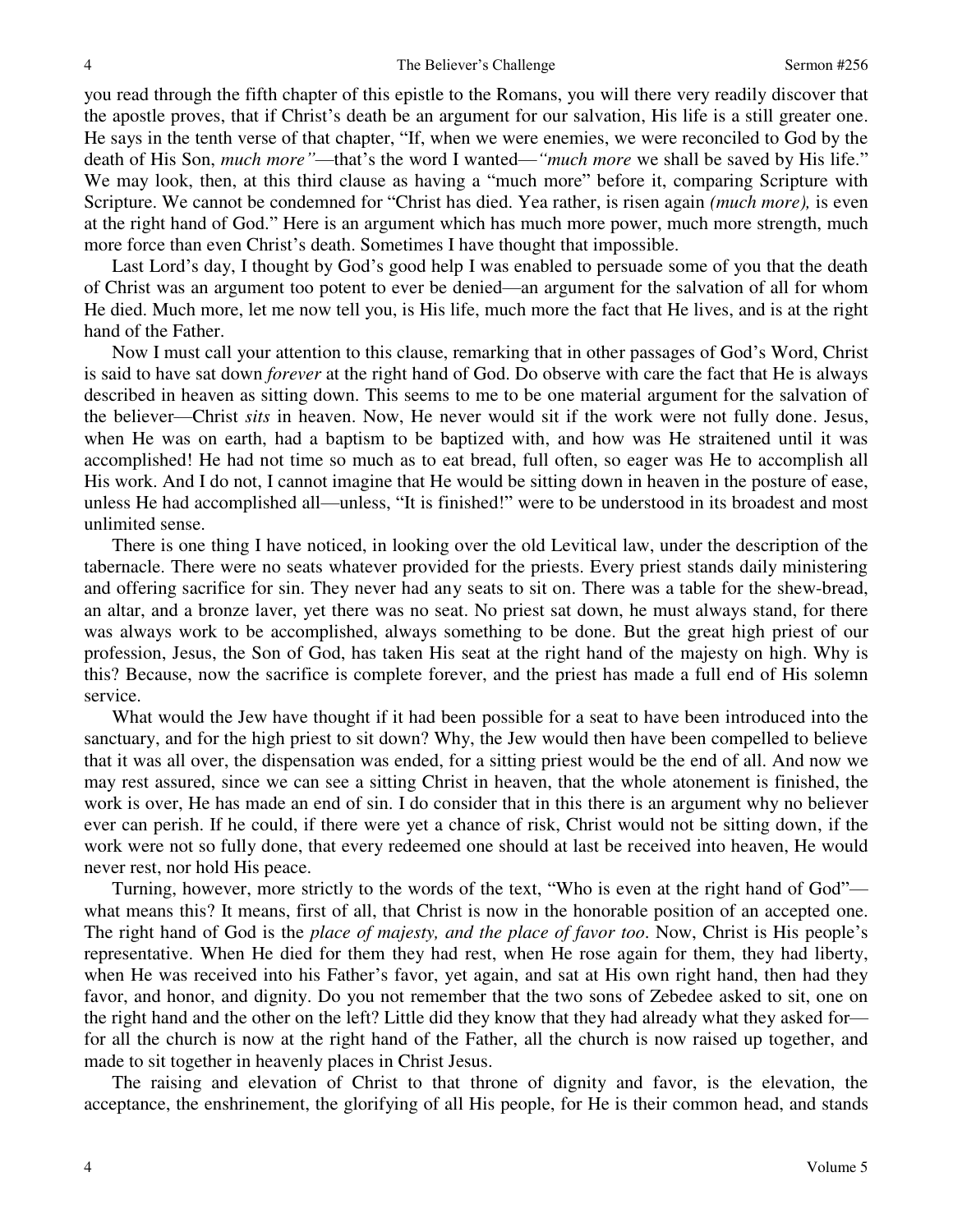### Sermon #256 The Believer's Challenge

as their representative. This sitting at the right hand of God, then, is to be viewed as the acceptance of the person of the surety, the reception of the representative, and therefore, the acceptance of our souls.

Who is he who condemns, then? Condemn a man who is at the right hand of God! Absurd! Impossible! Yet am I there in Christ. Condemn a man who sits next to his Father, the King of kings! Yet there is the church, and how can she in the slightest degree incur condemnation, when she is already at the right hand of the Father with her covenant head? And let me further remark, that the right hand is *the place of power*. Christ at the right hand of God signifies that all power is given unto Him in heaven and in earth.

Now, who is he that condemns the people that have such a head as this? O, my soul! what can destroy you if omnipotence is your helper? If the aegis of the Almighty covers you, what sword can smite you? If the wings of the Eternal are your shelter, what plague can attack you? Rest you secure. If Jesus is your all-prevailing king, and has trodden your enemies beneath His feet, if sin, death, and hell, are now only parts of His empire, for He is Lord of all, and if you are represented in Him, and He is your guarantee, your sworn surety, it cannot be by any possibility that you can be condemned. While we have an Almighty Savior, the redeemed must be saved, until omnipotence can fail, and the Almighty can be overcome, every blood-bought redeemed child of God is safe and secure forever. Well did the apostle say of this—*"much more*—much more than dying and rising again from the dead, He lives at the right hand of God."

**IV.** And now I come to the fourth point, and this also has an encomium passed upon it—"WHO ALSO MAKES INTERCESSION FOR US."

Our apostle, in the epistle to the Hebrews, puts a very strong encomium upon this sentence. What does he say upon it? A little more than he said about the others. The first one is, *"Yea rather,"* the second one is, *"Much more."* And what is the third? Remember the passage—"He is able also to save them *unto the uttermost* that come unto God by Him, seeing He ever lives to make intercession for them." Lo! this is—*"to the uttermost,"* what we thought, perhaps, to be the very smallest matter in the recital, is the greatest. *"To the very uttermost"* He is able to save, seeing He ever lives to intercede—the strongest argument of the whole four. Let us try to meet this question, "Why does Christ intercede today in heaven?"

A quaint old divine says that "When God in His Justice rose from His throne to smite the surety, He would make no concession whatever. The surety paid the debt." "Yet," said the Judge, "I will not come down to earth to receive the payment, bring it to Me." And therefore the surety first groped through death to fight His way up to the eternal throne, and then mounting aloft by a glorious ascension, dragged His conquered foes behind Him, and scattering mercies with both His hands, like Roman conquerors who scattered gold and silver coins in their triumph, entered heaven. And He came before His Father's throne and said, "There it is, the full price, I have brought it all." God would not go down to the earth for payment, it must be brought to Him.

This was pictured by the high priest of old. The high priest first took the blood, but that was not accepted. He did not bring the mercy seat outside the veil, to carry the mercy seat to the blood. No, the blood must be taken to the mercy seat. God will not stoop when He is just, it must be brought to Him. So the high priest takes off his royal robes, and puts on the garments of the minor priest, and goes within the veil, and sprinkles the blood upon the mercy seat. Even so did our Lord Jesus Christ. He took the payment and bore it to God—took His wounds, His rent body, His flowing blood, up to His Father's very eyes, and there He spread His wounded hands and pleaded for His people. Now here is proof that the Christian cannot be condemned, because the blood is on the mercy seat. It is not poured out on the ground, it is on the mercy seat, it is on the throne, it speaks in the very ears of God, and it must of a surety prevail.

But, perhaps, the sweetest proof that the Christian cannot be condemned is derived from the intercession of Christ, if we view it thus. Who is Christ, and who is it with whom He intercedes. My soul was in raptures when I mused yesterday upon two sweet thoughts, they are but simple and plain, but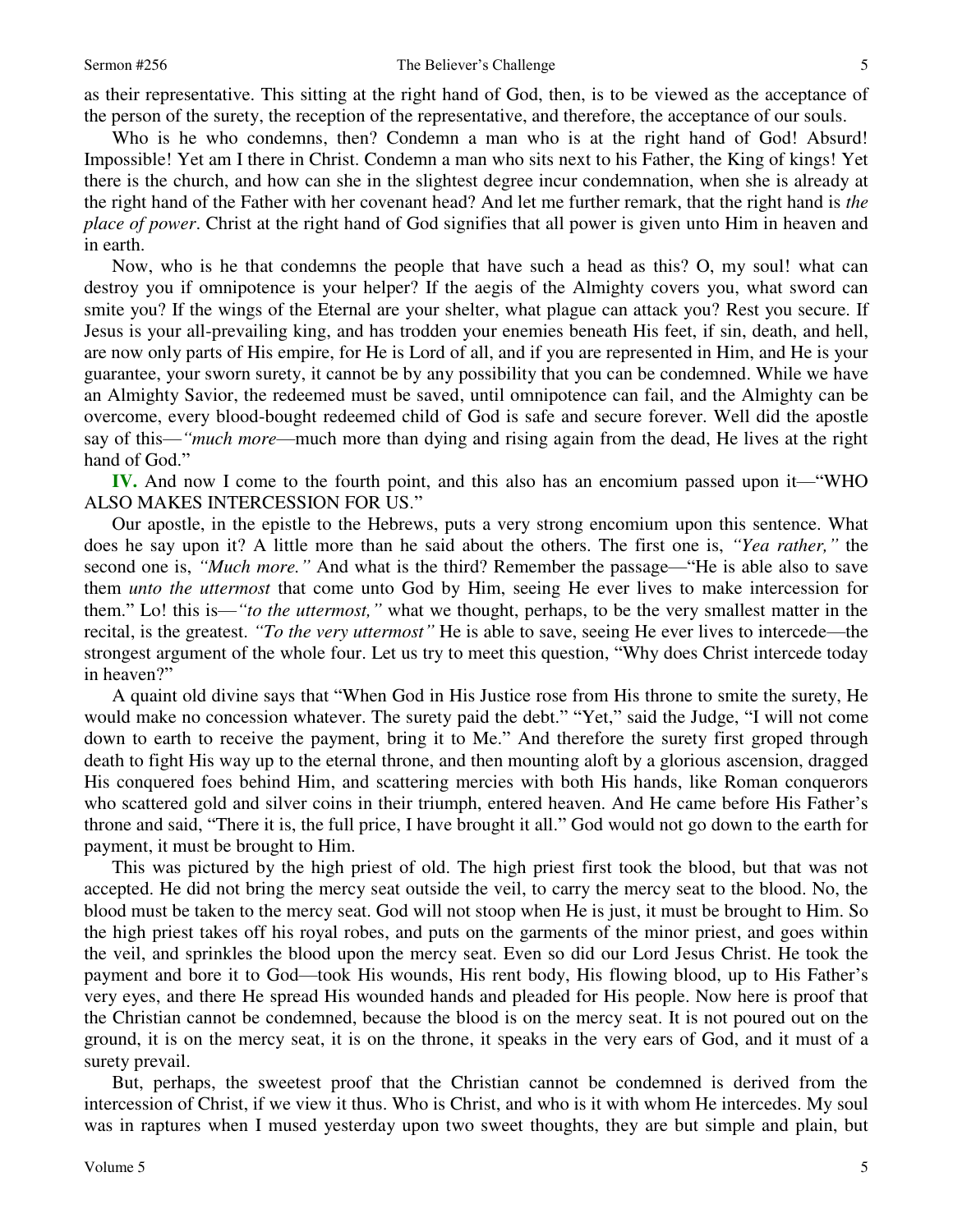they were very interesting to me. I thought that had I to intercede for anybody, and do a mediating part, if I had to intercede for my brother with my father, I should feel I had got a safe case in hand. This is just what Jesus has to do. He has to intercede with His Father, and mark, with our Father too. There is a double precedent to strengthen our confidence that He must prevail. When Christ pleads, He does not plead with one who is stronger than Him, or hostile to Him, but with His own Father. "My Father," says He "it is my delight to do your will and it is your delight to do my will. I *will* then that they, whom you have given me, be with me where I am." And then He adds this blessed argument, "Father those for whom I plead are your own children, and you love them as much as I do," yea, "You have loved them as you have loved me." Oh, it is no hard task to plead, when you are pleading with a Father for a brother, and when the advocate can say, "I go to my Father and to your Father, to my God and to your God."

Suppose, my dear friends, that any of you were about to be tried for your life, do you think you could trust your advocacy with any man you know? I do really think I should be impatient to speak for myself. But my counsel would say, "Now just be quiet, my dear sir, you perhaps may plead more earnestly than I can, because it is for your own life, but then you do not understand the law, you will make some blunder or other, and commit yourself and spoil your own cause."

But still I think if my life were in hazard, and I stood in the dock, and my counsel were pleading for me, my tongue would be itching to plead for myself, and I should want to get up and say, "My lord, I am innocent, innocent as the babe newly born, of the crime laid to my charge. My hands have never been stained with the blood of any man." Oh! I think I could indeed plead if I were pleading for myself. But, do you know, I have never felt that with regard to Christ. I can sit down and let Him plead, and I do not want to get up and conduct the pleading myself. I do feel that He loves me better than I love myself. My cause is quite safe in His hands, especially when I remember again that He pleads with *my* Father, and that He is His own Father's beloved Son, and that He is my brother—and such a brother—a brother born for adversity—

> *"Give Him, my soul, thy cause to plead, Nor doubt the Father's grace."*

It is enough, He has the cause, nor would we take it from His hand even if we could—

*"I know that safe with Him remains, Protected by His power— What I've committed to His hands Till the decisive hour."*

Well did the apostle say, "To the very uttermost he is able to save them that come unto God by him, because he ever lives to make intercession for them."

I have thus given you the four props and pillars of the believer's faith. And now my hearers, let me just utter this personal appeal to you. What would you give, some of you, if you could have such a hope as this? Here are four pillars. Oh unhappy souls, that cannot call one of these your own! The mass of men are all in uncertainty, they do not know what will become of them at last. They are discontented enough with life and yet they are afraid to die. God is angry with them, and they know it. Death is terrible to them, the tomb affrights them, they can scarcely understand the possibility of having any confidence this side of the grave.

Ah, my hearers, what would you give if you could obtain this confidence? And yet it is within reach of every truly penitent sinner. If you are now led to repent of sin, if you will now cast yourself on the blood and righteousness of Christ, your eternal salvation shall be as sure as your present existence. He cannot perish who relies on Christ, and he who has faith in Jesus may see the heavens pass away, but not God's Word. He may see the earth burned, but into the fire of hell he can never go. He is safe, and he must be saved, though all things pass away.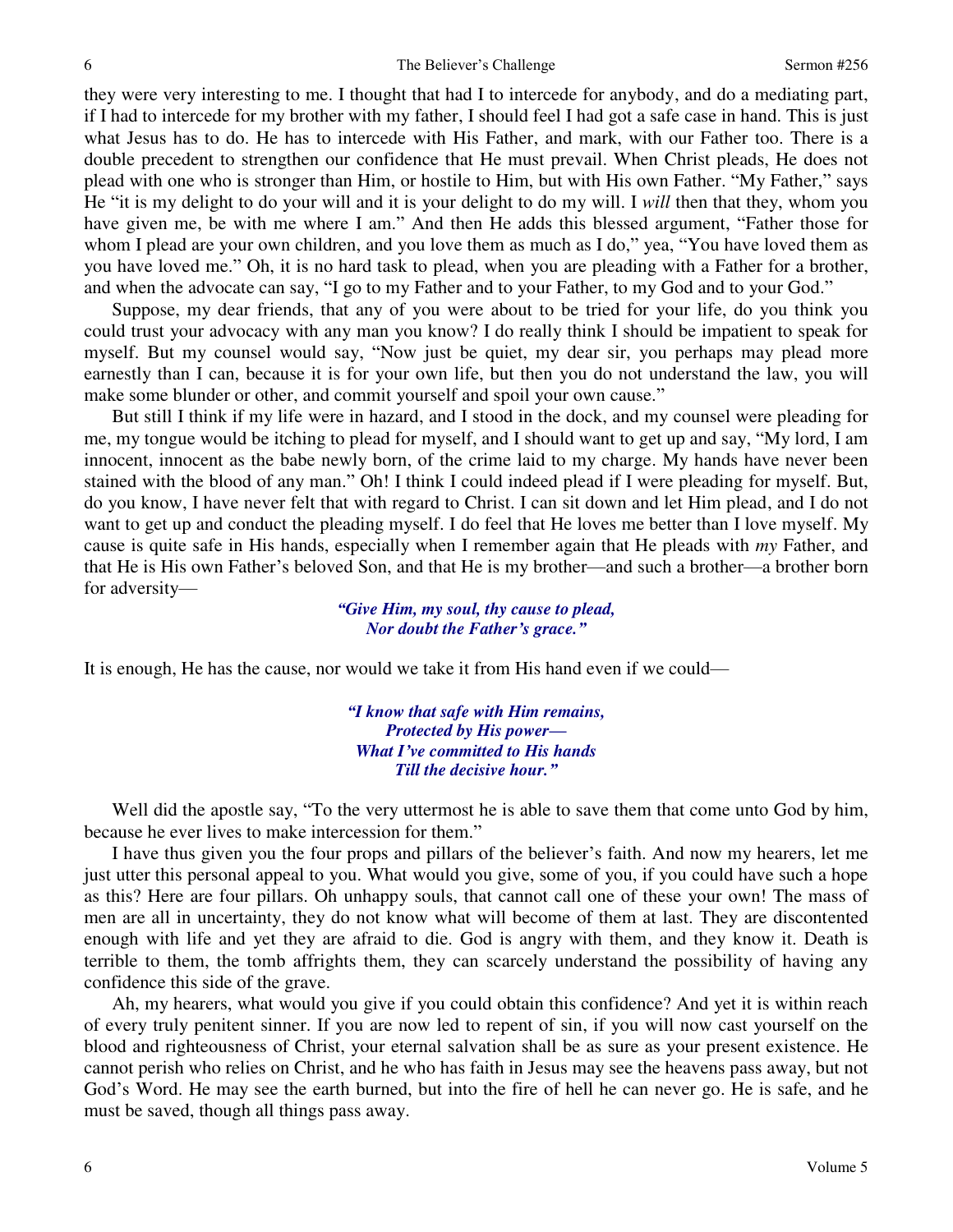### Sermon #256 The Believer's Challenge

*And now, this brings me to the challenge*. Fain would I picture the apostle as he appeared when he was uttering it. Hark! I hear a brave, strong voice, crying, "Who shall lay anything to my charge?" "Who is that?—Paul. What! Paul, a Christian! I thought Christians were a humble, timid people." They are so, but not when they are arrayed in the robes, and invested with the credentials of their sovereign. They are lambs in the harmlessness of their dispositions, but they have the courage of lions when they defend the honors of their King. Again, I hear him cry, "Who shall lay anything to my charge?"—and he casts his eyes to heaven. Is not the wretch smitten dead? Will not such presumption as this be avenged? Does he challenge purity to convict him of guilt?

O Paul, the thunderbolt of God will smite you! "No," says he, "it is God that justifies, I am not afraid to face the highest heaven, since God has said that I am just. I can look upward without distressing fear." But hush! repeat not that challenge. "Yes," says he, "I will. Who is he that condemns." And I see him look downwards, there lies the old dragon, bound in chains, the accuser of the brethren, and the apostle stares him in the face, and says, "Who shall lay anything to the charge of God's elect?" Why, Paul, Satan will bring thundering accusations against you, are you not afraid? "No," says he, "I can stop his mouth with this cry, 'It is Christ that died'—that will make him tremble, for He crushed the serpent's head in that victorious hour. And I can shut his mouth again—'yea rather, that is risen again,' for He took him captive on that day—I will add, 'who sits at the right hand of God.' I can foil him with that, for He sits there to judge him and to condemn him forever. Once more I will appeal to His advocacy 'Who makes intercession for us.' I can stop his accusation with this perpetual care of Jesus for His people."

Again, cries Paul, "Who shall lay anything to my charge?" There lie the bodies of the saints he has martyred, and they cry from under the altar—"O Lord! how long will you not avenge your own elect?" Paul says—"Who can lay anything to my charge?" And they speak not, "because," says Paul, "I have obtained mercy—who was before a blasphemer, a persecutor and injurious, that in me first he might show forth all long-suffering." "Christ has died, yea rather, has risen again." And now standing in the midst of men who mock, and boast, and jeer, he cries—"Who can lay anything to my charge?" and no one dares to speak, for man himself cannot accuse, with all his malevolence, and acrimony, and malice, he can bring nothing against him, no charge can stand at the bar of God against the man whom He has absolved through the merits of the death of Christ, and the power of His resurrection.

Is it not a noble thing for a Christian to be able to go where he may, and feel that he cannot meet his accuser, that wherever he may be, whether he walks within himself in the chambers of conscience, or out of himself among his fellow men, or above himself into heaven, or beneath himself into hell, yet is he a justified one, and nothing can be laid to his charge. Who can condemn? Who can condemn? Yea, echo, O you skies, reverberate, you caverns of the deep. Who can condemn when Christ has died, has risen from the dead, is enthroned on high, and intercedes?

But all things pass away. I see the heavens on fire, rolling up like a scroll—I see sun, moon, and stars pale now their feeble light—the earth is tottering, the pillars of heaven are rocking, the grand assize is commenced—the herald angels descend, not to sing this time, but with thundering trumpets to proclaim, "He comes, He comes to judge the earth in righteousness, and the people in equity." What says the believer now? He says, "I fear not that assize, for who can condemn?" The great white throne is set, the books are opened, men are trembling, fiends are yelling, sinners are shrieking—"Rocks hide us, mountains on us fall," these make up an awful chorus of dismay.

But there stands the believer, and looking round on the assembled universe of men and angels, he cries, "Who shall lay anything to my charge?" and silence reigns through earth and heaven. Again he speaks, and fixing his eyes full on the Judge Himself, he cries, "Who is he that condemns?" And lo, there upon the throne of judgment sits the only one who can condemn, and who is that? It is Christ who died, yea rather, that is risen again, who sits at the right hand of God, who makes intercession for him. Can those lips say, "Depart, you cursed," to the man for whom they once did intercede? Can those eyes flash lightnings on the man whom once they saw in sin, and thence with rays of love they did lift him up to joy, and peace, and purity? No! Christ will not belie Himself. He cannot reverse His grace, it cannot